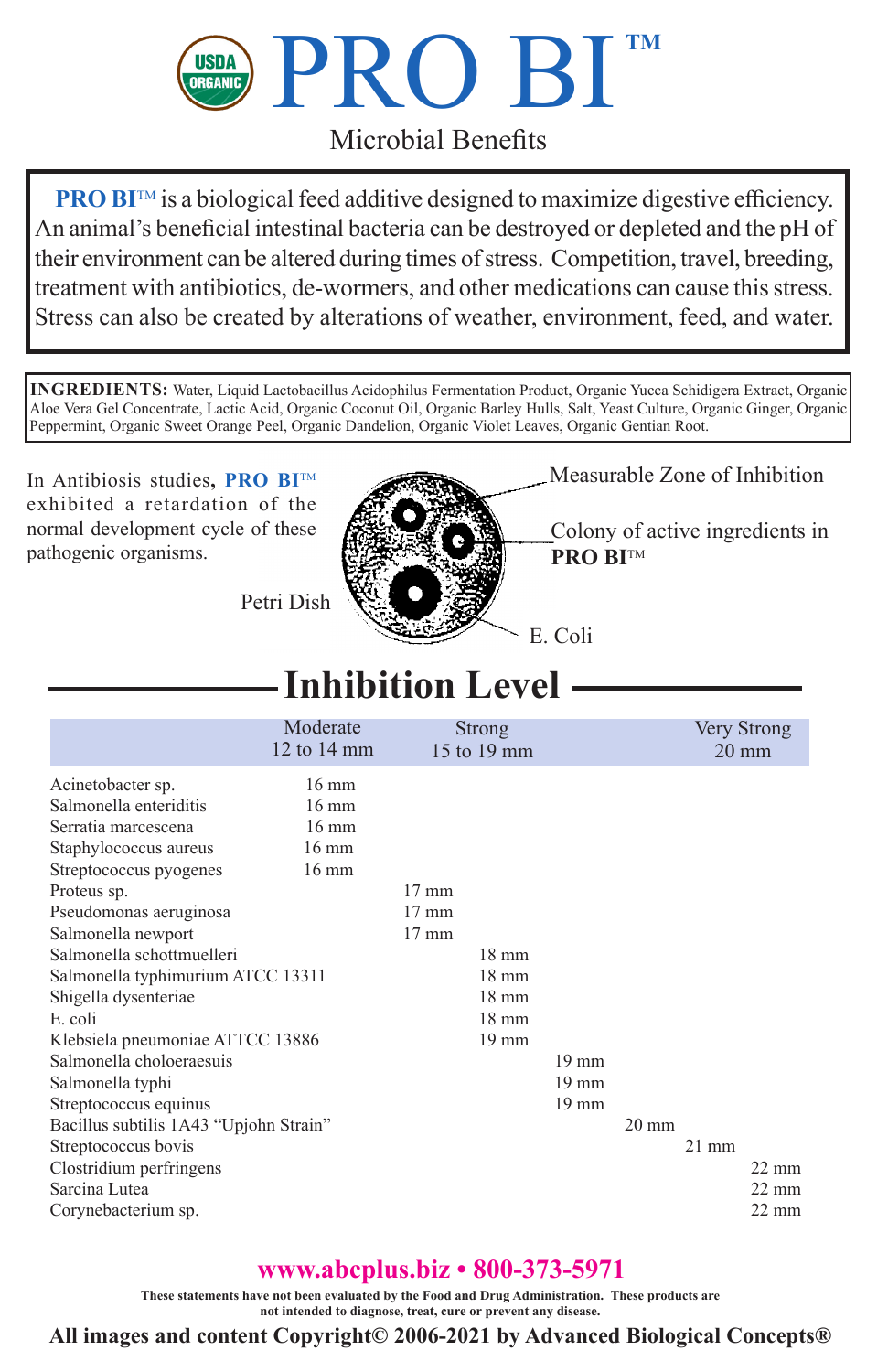

Research has proven that there are two basic types of microorganisms. The majority are beneficial or good bacteria, and the others are pathogenic or bad bacteria. **THE KEY IS BALANCE** of good and bad bacteria. When proper balance is maintained, an animal is healthy, grows at a good rate and converts feedstuffs efficiently. Animals become ill when balance is upset due to stress or other factors. Feed conversion and animal health can decline.

Knowing this balance is important, companies started providing direct-fed microbial (pure cultures). The purpose was to give high levels of healthy or good bacteria to prevent the bad bacteria from taking over the system. This has led to a numbers contest where producers buy high concentrations of good bacteria. Lactobacillus Acidophilus is one of the most common. When we examine how these microorganisms function, we find some interesting points. Lactobacillus Acidophilus does not attack bad bacteria. It is a Probiotic that competes for space. Once established, it develops a zone around itself where pathogenic (bad bacteria) do not grow. This area is called the "zone of inhibition," and it prevents the growth and development of pathogens. **PRO BI**<sup>TM</sup> provides these properties, which is why **PRO BI™** functions without live organisms.

**PRO BI**<sup>TM</sup>, in final form, is not a source of live organisms. However, it does supply the by-products they produce. The active ingredients in **PRO BI**TM retard the growth of 22 pathogenic organisms. **PRO BI**TM provides the benefits obtained from live cultures without the problems and concerns of using pure cultures.

## **The Digestive Tract First-Aid Kit NEVER BE WITHOUT IT!**

## **When and How to Use PRO BITM:**

**Horses:** Use before, during and after travel and competition. Along with de-wormers, antibiotic and other drug therapies. Use also with alterations of feed, water and/or environment: **7.5 cc (ml) twice daily, orally or with feed.**

**Maintenance:** 10 cc (ml) daily.

**Foals:** Administer 15 cc (ml) shortly after birth.

**Swine:** Baby Pigs: 1 cc (ml) twice daily syringed or 2 cc (ml) per gallon of milk replacer.

**Cows:** 30 cc (ml) daily on feed, tubed or syringed orally. **Calves:** Administer 10 cc (ml) shortly after birth.

**Receiving or Calves with reduced feed intake:** 10 cc (ml) daily for 7 days on feed or syringed orally. **Maintenance for Calves:** 5 cc (ml) daily on feed as needed.

**PRO BITM may be used with milk replacer as indicated below: Receiving:** 2 cc (ml) per calf per day for 7 days. **Maintenance:** 1 cc (ml) per calf per day.

**Note:** Can be syringed, if needed. (Can be used with **veal calves**.) **Call 1-800-373-5971 for complete instructions on administration for all livestock. Allow 60-90 minutes after any medication before administering PRO BI.**

 $(1 oz = 30 ml)$ 

**PRO BI - 1 Gallon** Item Number: A117 (768 doses)<br>**PRO BI - 16 OZ** Item Number: A118 (96 doses) **Item Number: A118 (96 doses)**  $(1$  dose = 5cc per day)



### **www.abcplus.biz • 800-373-5971**

**These statements have not been evaluated by the Food and Drug Administration. These products are not intended to diagnose, treat, cure or prevent any disease.**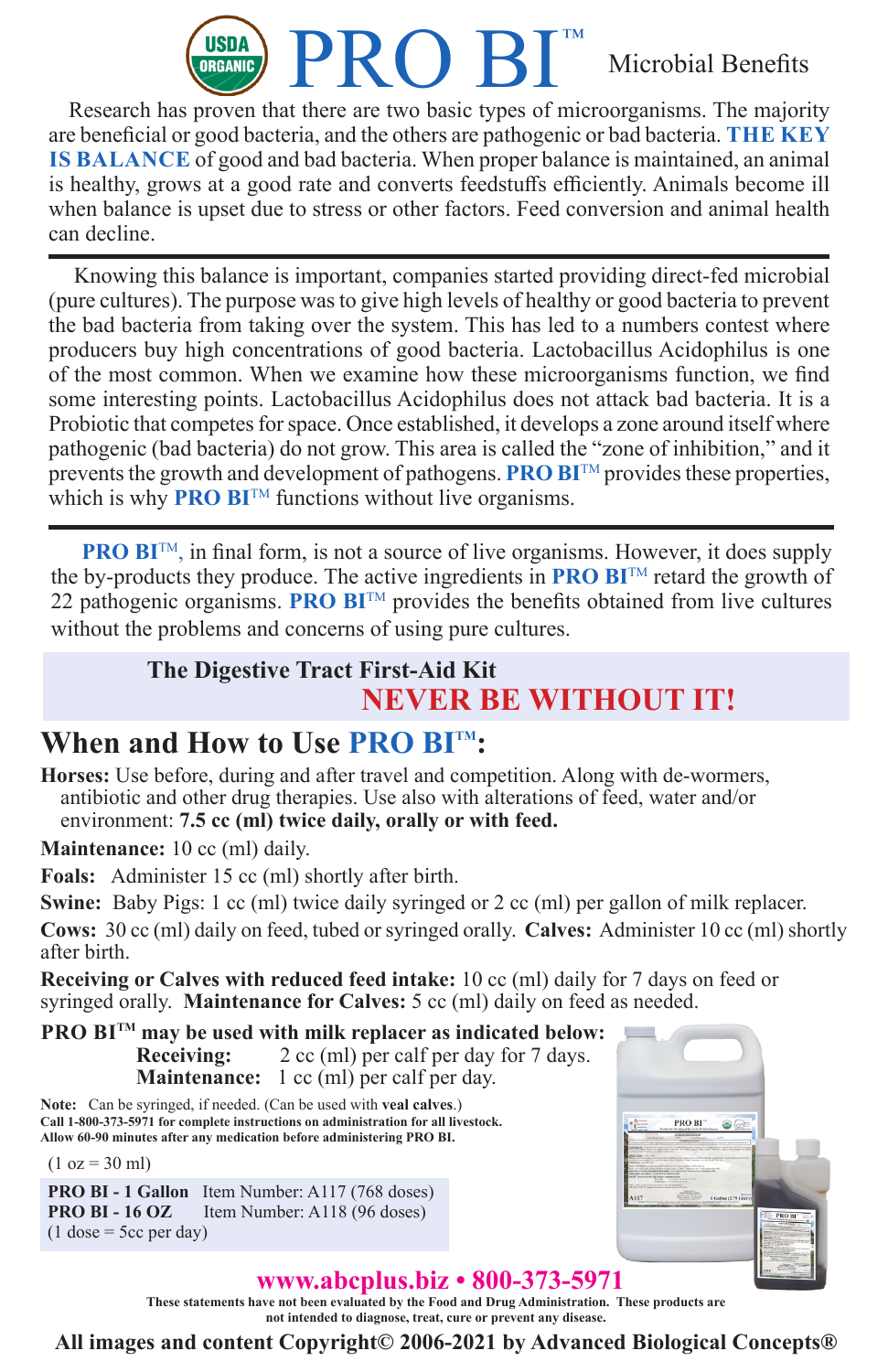# **Customer Feedback for PRO BI**<sup>m</sup>

"I love the product - by adding **Pro Bi** along with a few other management practice changes, I have seen a drastic improvement in my animal. He has gained almost 75 lbs in under a month! I was at my wits end, and by adding **Pro Bi** & pasture board to my regimen of Succeed & Omeprazole, I have never seen my horse this healthy. I can't wait to wean him off his ulcer medication and see how he does.

Thanks again for the product & the quick response to my questions. I really appreciate your excellent customer service."

- Julia C.

"I just wanted to thank you for your wonderful product – I am an endurance rider and use **Pro Bi** at the rides. This weekend, I had a horse develop impaction colic following a change of weather. I remembered a speaker telling me at Julie Jackson's clinic last year that if I gave my horse **Pro Bi**, I would have a horse to treat when the vet arrived.

 $\_$  ,  $\_$  ,  $\_$  ,  $\_$  ,  $\_$  ,  $\_$  ,  $\_$  ,  $\_$  ,  $\_$  ,  $\_$  ,  $\_$  ,  $\_$  ,  $\_$  ,  $\_$  ,  $\_$  ,  $\_$  ,  $\_$  ,  $\_$  ,  $\_$ 

The vet would not make an emergency farm call late at night on a Sunday and told me to come to the clinic Monday morning. I was desperate – I gave my horse banamine and **Pro Bi** and said a few prayers. I am so happy to tell you that after two days in the hospital, my horse made it home without surgery. I credit **Pro Bi** for keeping the gut intact.

Thank you for a wonderful product. It is my favorite completion award at endurance rides. I received some **Pro Bi** at Tony Troyer's ride and could not have been happier! Everyone should have several bottles on hand. I have always used it as a preventative, but it really saved my horse's life when he needed it most."

 $\_$  ,  $\_$  ,  $\_$  ,  $\_$  ,  $\_$  ,  $\_$  ,  $\_$  ,  $\_$  ,  $\_$  ,  $\_$  ,  $\_$  ,  $\_$  ,  $\_$  ,  $\_$  ,  $\_$  ,  $\_$  ,  $\_$  ,  $\_$  ,  $\_$ 

- Vicki W.

"I needed to transport my horse from Virginia to Nevada. Dr. Joyce Harman suggested giving her **Pro Bi** before, during and after her transport. She got it before and after, not sure how many times during. She did so well. The transporter said if more horses were like her, their job would be really easy. She arrived with wobbley legs from 5 days on board (including being near tornadoes in OK), but she walked off, ran off a little energy in the round pen, and rested in a non-moving pen. She remains her normal, calm self despite the changes. She likes the taste of the **Pro Bi**. She searches me over to find the **Pro Bi** and smacks her lips a lot while she swallows it. I won't say she likes it better than apples, but it's close!"

- Donna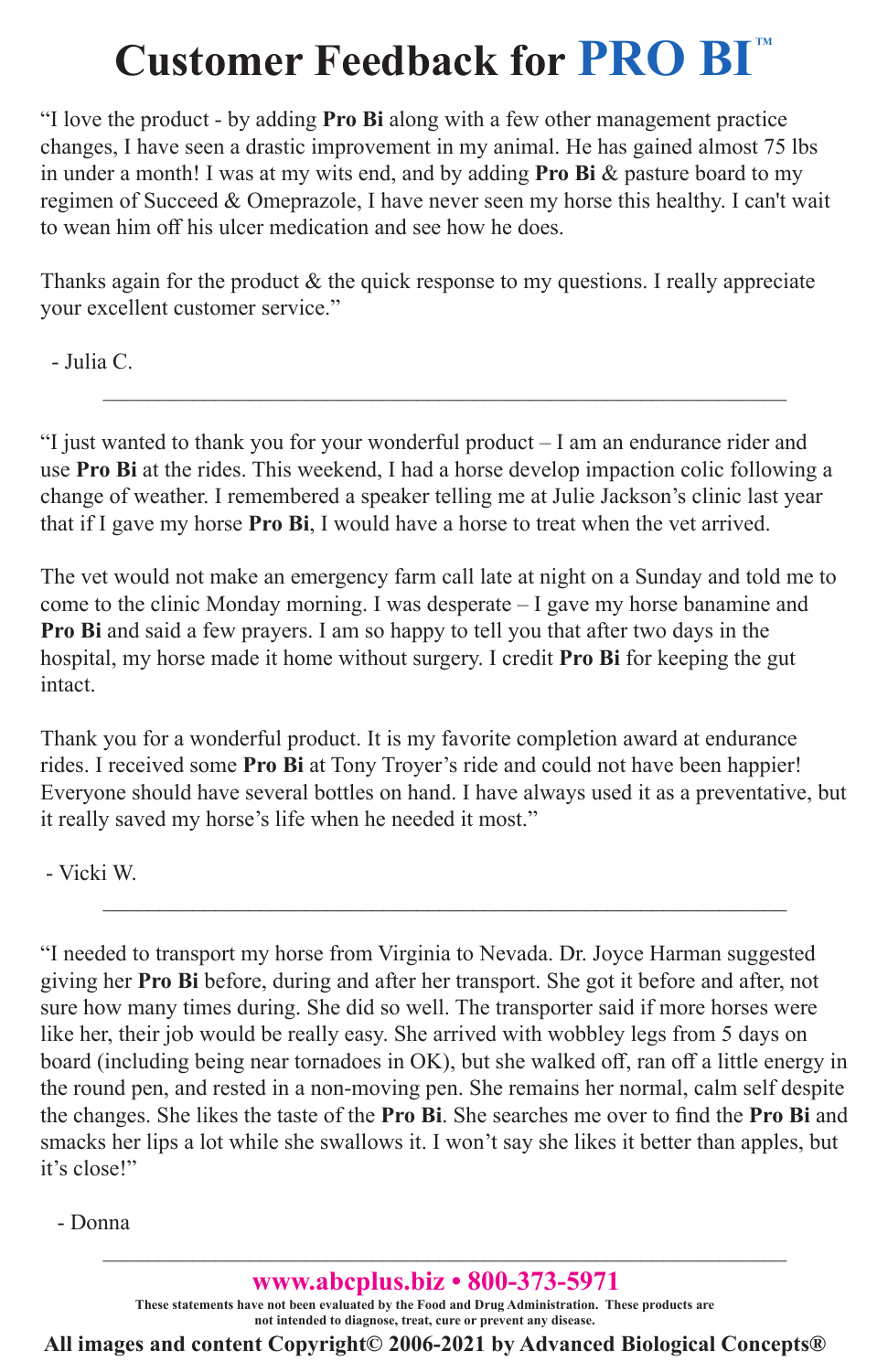"Our dog had been bitten or stunk by something - we tried everything! I called Jim for advice – He recommended putting **Pro Bi** on it – I started right away – the first day I took a towel and padded the **Pro Bi** on the sores three or four times. Within 24 hours, it started looking better! We were shocked! I purchased a small spray bottle and continued 2 or 3 times a day just spraying the **Pro Bi** on the wound – It was amazing how well it worked!"



"This is a short story about Ole Roy, a 20-year-old Palomino Quarter horse who nearly died of colic in July of 2012:

On a Friday evening in July 2012, a powerful storm blew 5 bales of alfalfa hay from a loft, into the pen of Roy (20-year-old Quarter horse) and a mule. Roy's gut was stuffed full of hay when the owners (Jean & Don Brown) found him the next day. Only three bales of hay were recovered from the pen. Saturday afternoon, Roy was in trouble when he started rolling & thrashing on the ground. The vet came out Saturday to treat him for impacted colic. Roy's pulse rate was 120 beats per minute. Jean & Don were up for two nights walking Roy, keeping him on his feet. Monday morning the horse was not improving, and the vet was scheduled to come to put Roy down at noon. When I heard about Roy's condition that morning, I went to see Roy and offered a large dose, 25ML, of **Pro-Bi** to the horse. Roy's owners were a bit hesitant to allow me to give Roy the **Pro-Bi** without an OK from the vet, but I convinced them to try the product. When I left Roy, my last thought was, 'He is not going to make it.' Jean, the owner of Roy, continued to walk him until the vet arrived. Roy had not had passed any manure in 48 hours. When the vet saw Roy on Monday, he said that Roy wasn't ready to be put down yet, even now that his pulse rate was still at 80 beats per minute, with Banamine. The vet said, "Let's give him another eight hours and keep walking him." Monday evening, Roy started to pass manure. On Tuesday morning, Roy was still standing and eating a little grass hay – I couldn't believe it, neither could the vet. The owners of Roy and I are convinced that it was the large dose of **Pro-Bi**, and a ton of prayers from Don & Jean, as they spent two nights walking Roy, that saved Roy's life. Roy still lives today with his buddy the mule, in Garden Valley, Idaho.

The owners of Roy, Jean & Don Brown, gave me permission to write this story about Roy. Jean & Don are in their 70's and no longer ride Roy or the mule in the wilderness of Idaho."

- Written by Shelly Kayser, Garden Valley, ID

### **www.abcplus.biz • 800-373-5971**

 $\_$  , and the set of the set of the set of the set of the set of the set of the set of the set of the set of the set of the set of the set of the set of the set of the set of the set of the set of the set of the set of th

**These statements have not been evaluated by the Food and Drug Administration. These products are not intended to diagnose, treat, cure or prevent any disease.**